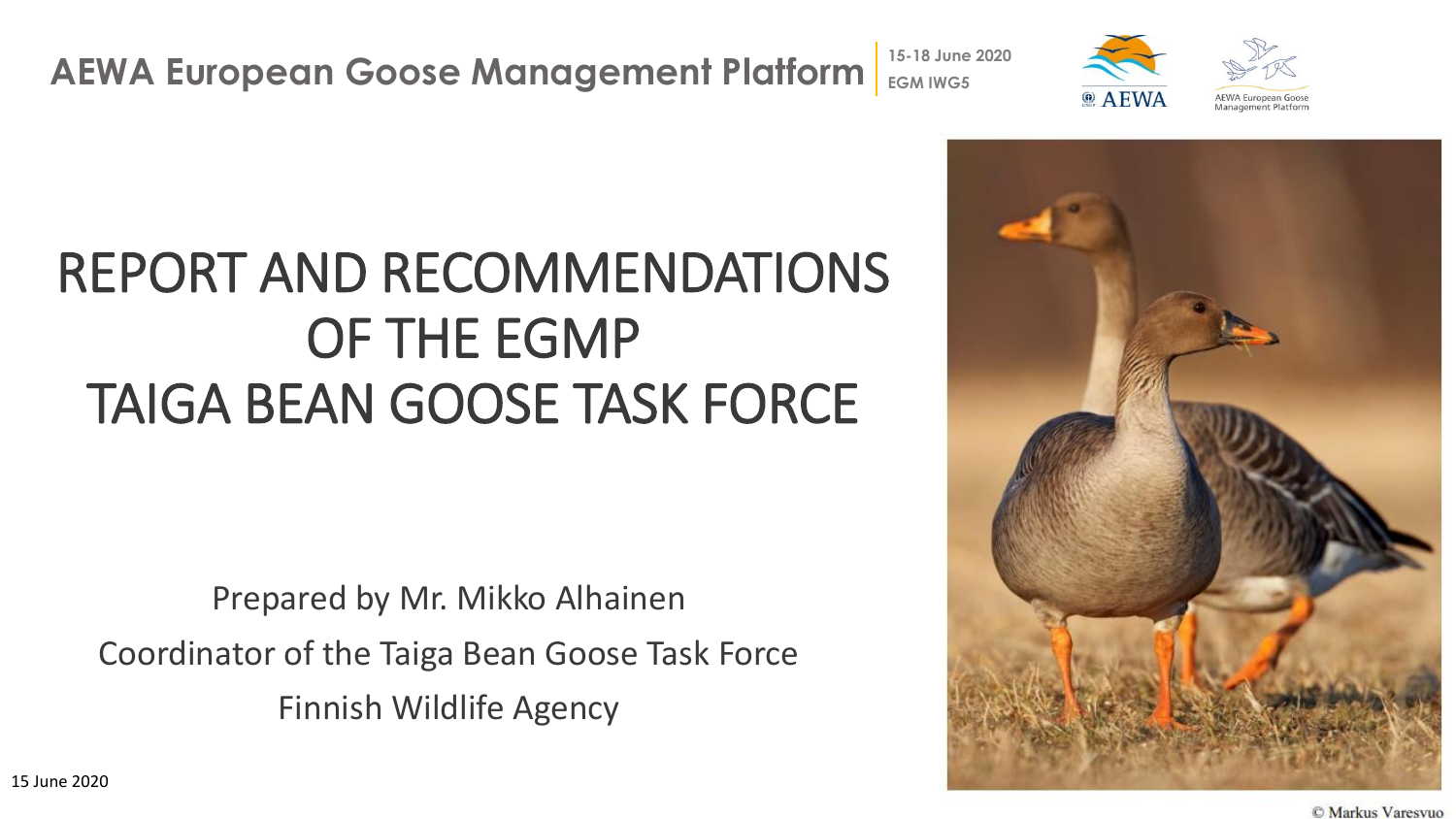#### Introduction

- Overview of the work since the EGM IWG4
- Non-AHM Workplan for 2020-2022.
- Recommendations of the TBG TF



Janagement Platt

Status in terms of AHM

- Western MU moratorium
- Central MU AHM
- Eastern 1&2 moratorium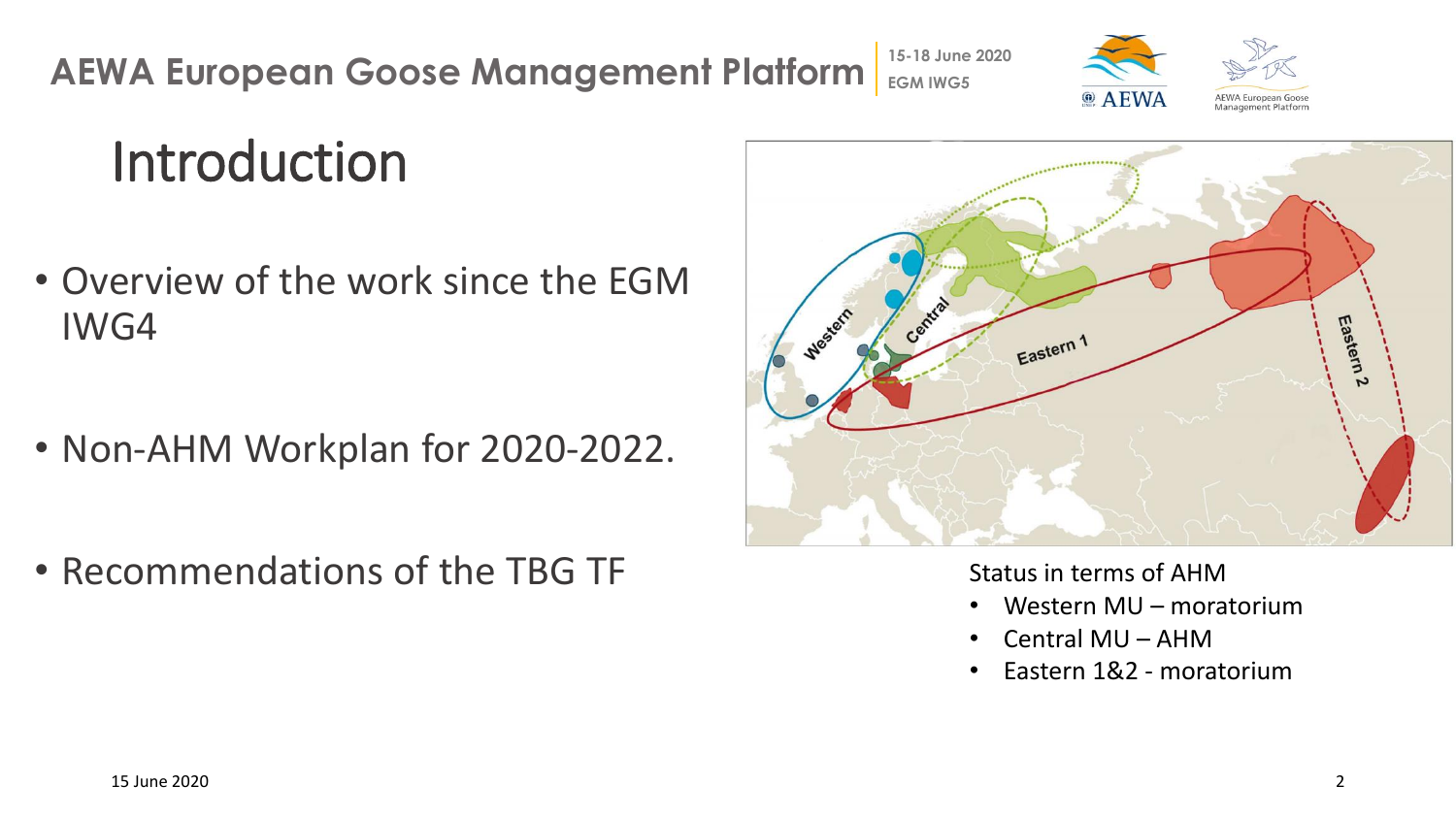

# **Meetings**

- Work of the TBG TF has been done via email, online meetings and the EGMP Workspace.
- 5 meetings between Perth and Helsinki IWG's.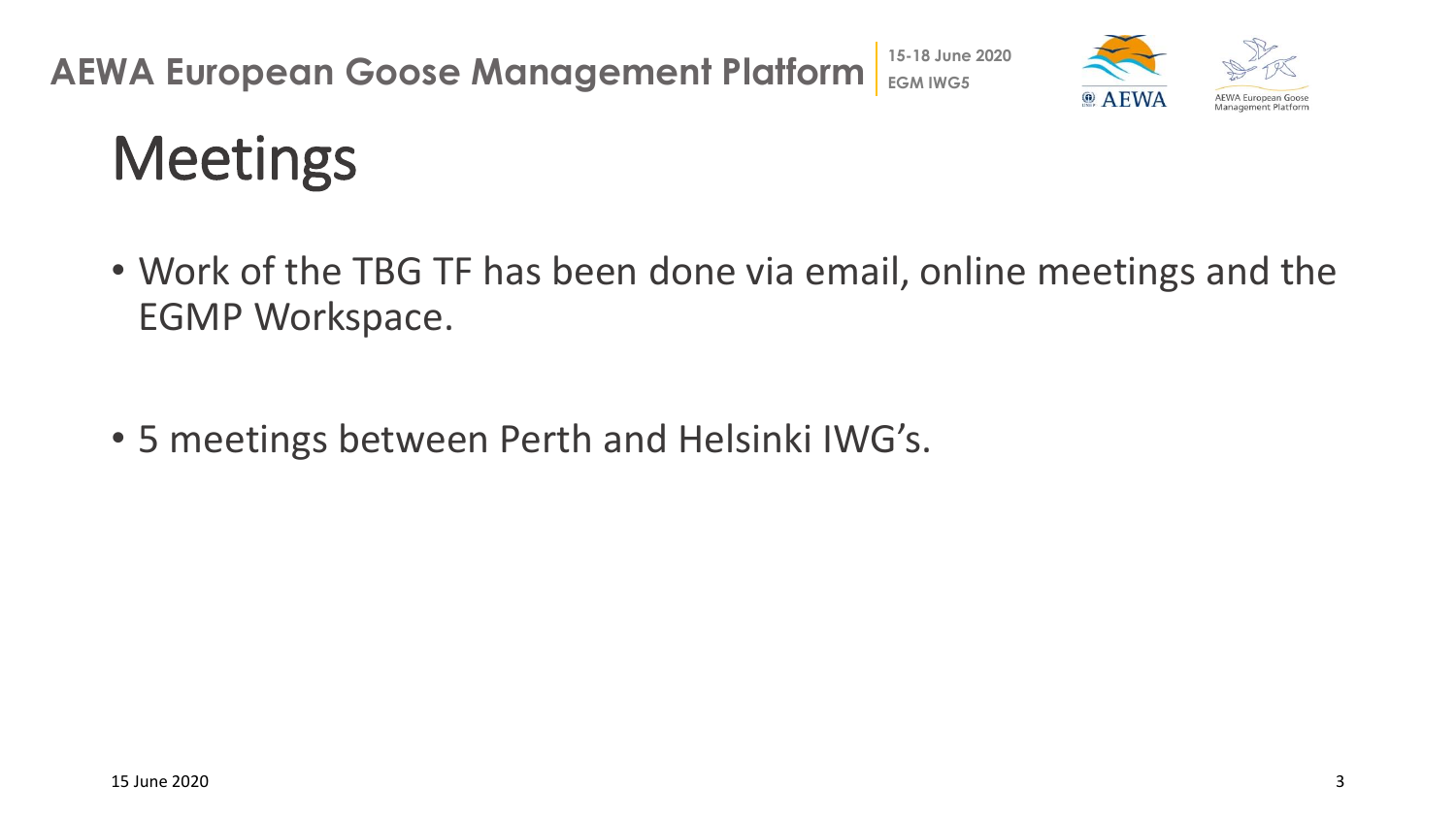

# Report of Key Activities – Western MU

- Action 1: Increase of the number of GPS-tagged Taiga Bean Geese • Preparations made for the Norfolk - birds did not co-operate
- Action 2: Continue juvenile proportion assessment in Slamannan and organise it in Jutland.
	- Done
- Action 3&4:
	- Progress achieved.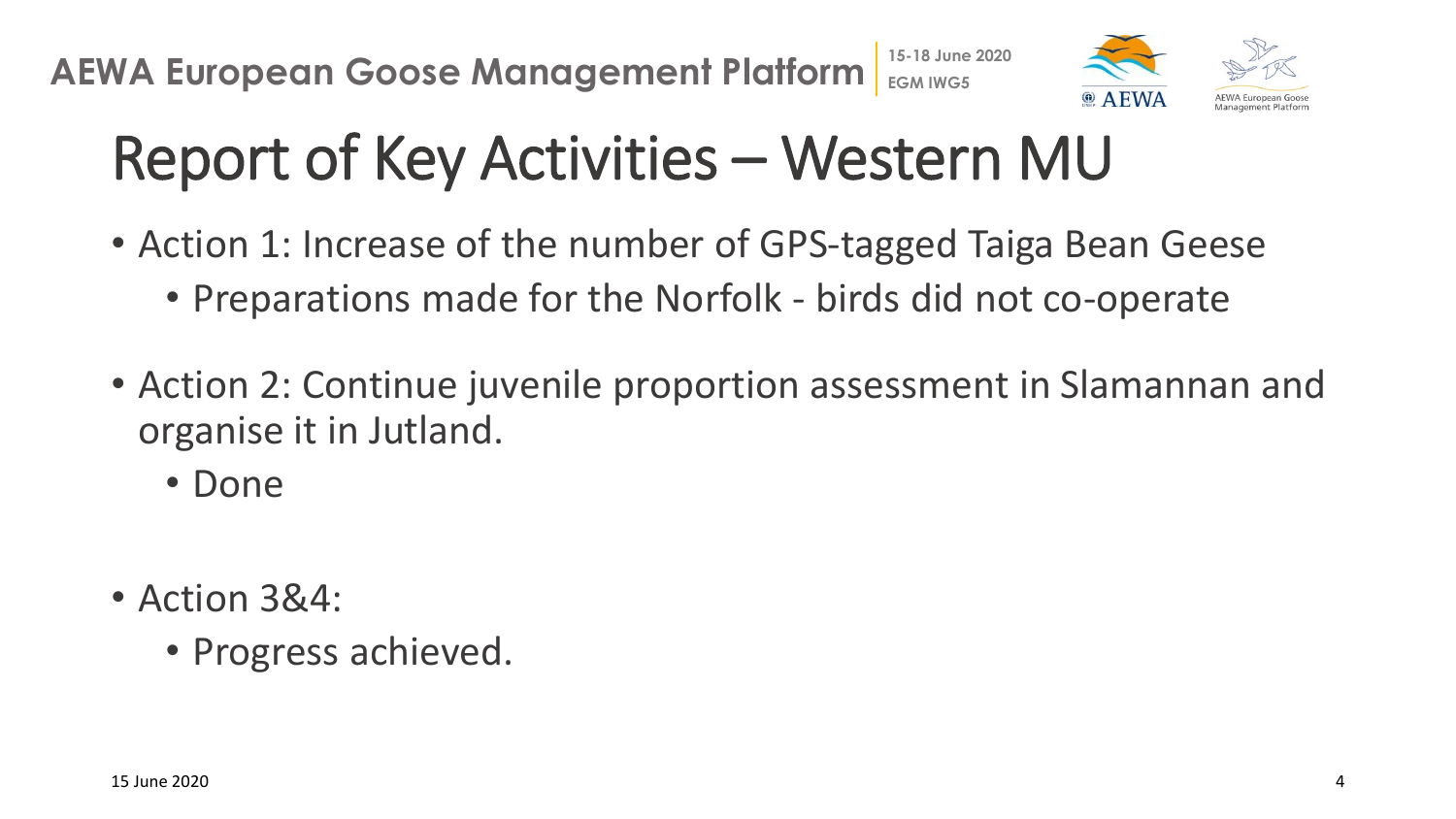

### Report of Key Activities – CENTRAL MU

- Action 1: For the period of three years, the Central MU Taiga Bean Goose population size is being monitored in three seasonal counts:
	- Done
- Action 2: An IPM is used to estimate the true population size…
	- IPM ready to support decision making at IWG5
- Action 3: Harvest bag recording in Sweden and Denmark is further strengthened
	- Sample collection organized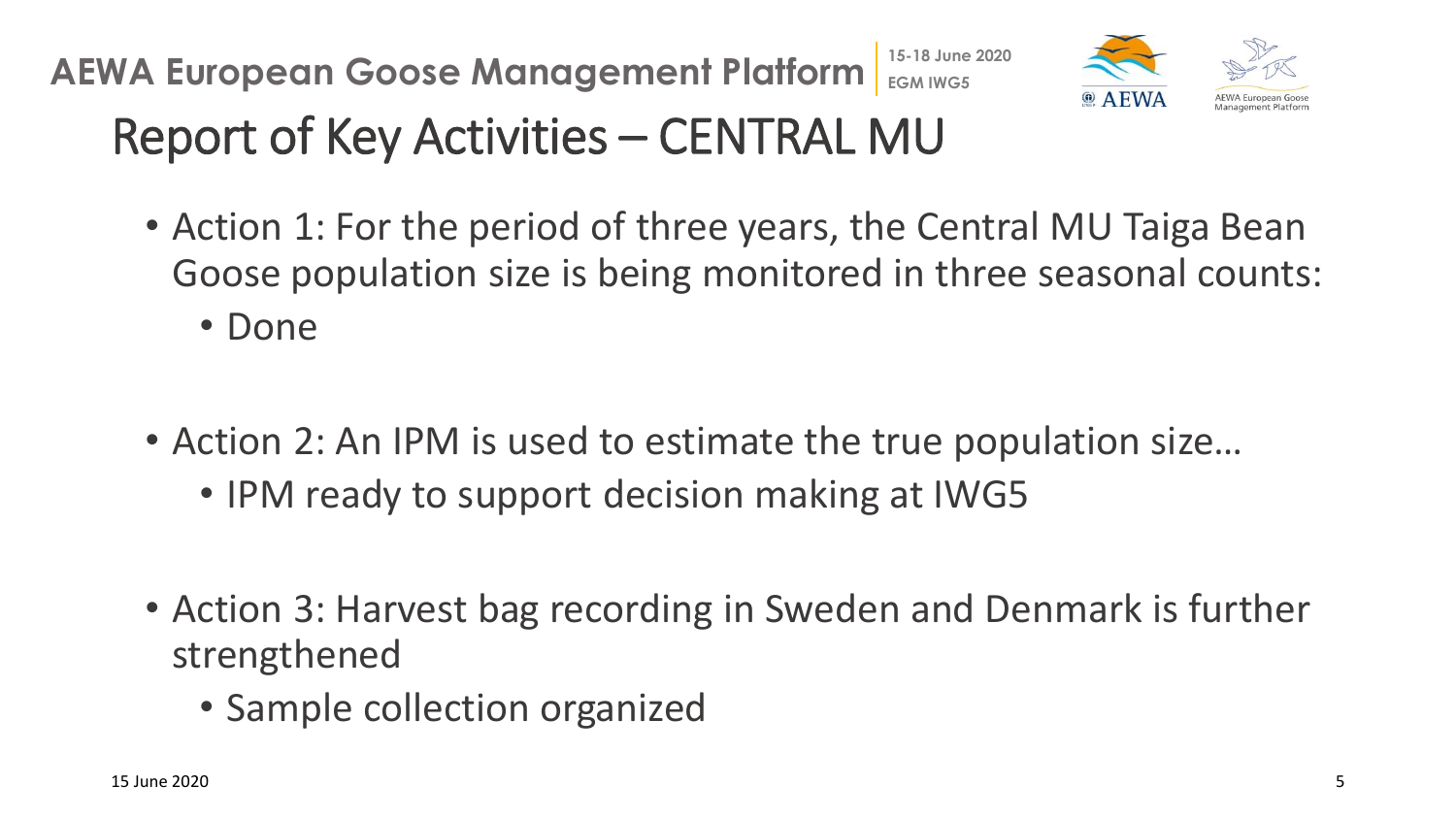

### Report of Key Activities – EASTERN 1&2 MU

- Action 1: Secure funding for the project proposal compiled by the TBG TF
	- No funding. The activities are still valid funding welcome
- Action 2: Designate a second coordinator...
	- Still working on it…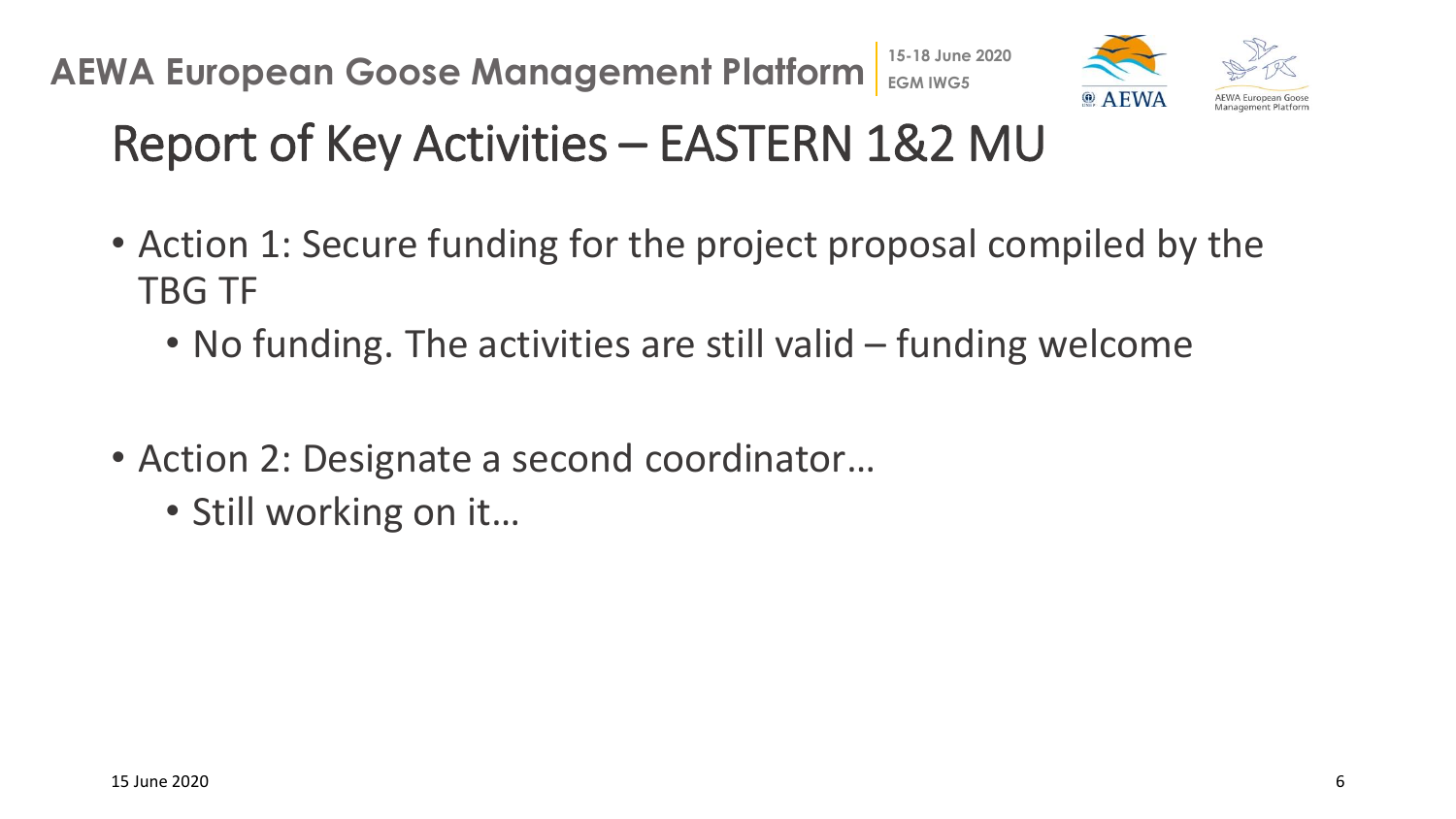

# Report of Key Activities – EASTERN 1&2 MU

- Other Key Achievements on the Implementation of the TBG ISSAP
	- **Russia** good progress made
		- TBG added to Russian Federal Red List, legally protected in key breeding areas
	- **Germany**
		- starting a goose monitoring project with special focus on Taiga Bean Goose
	- **Ukraine**
		- Overview on existing published information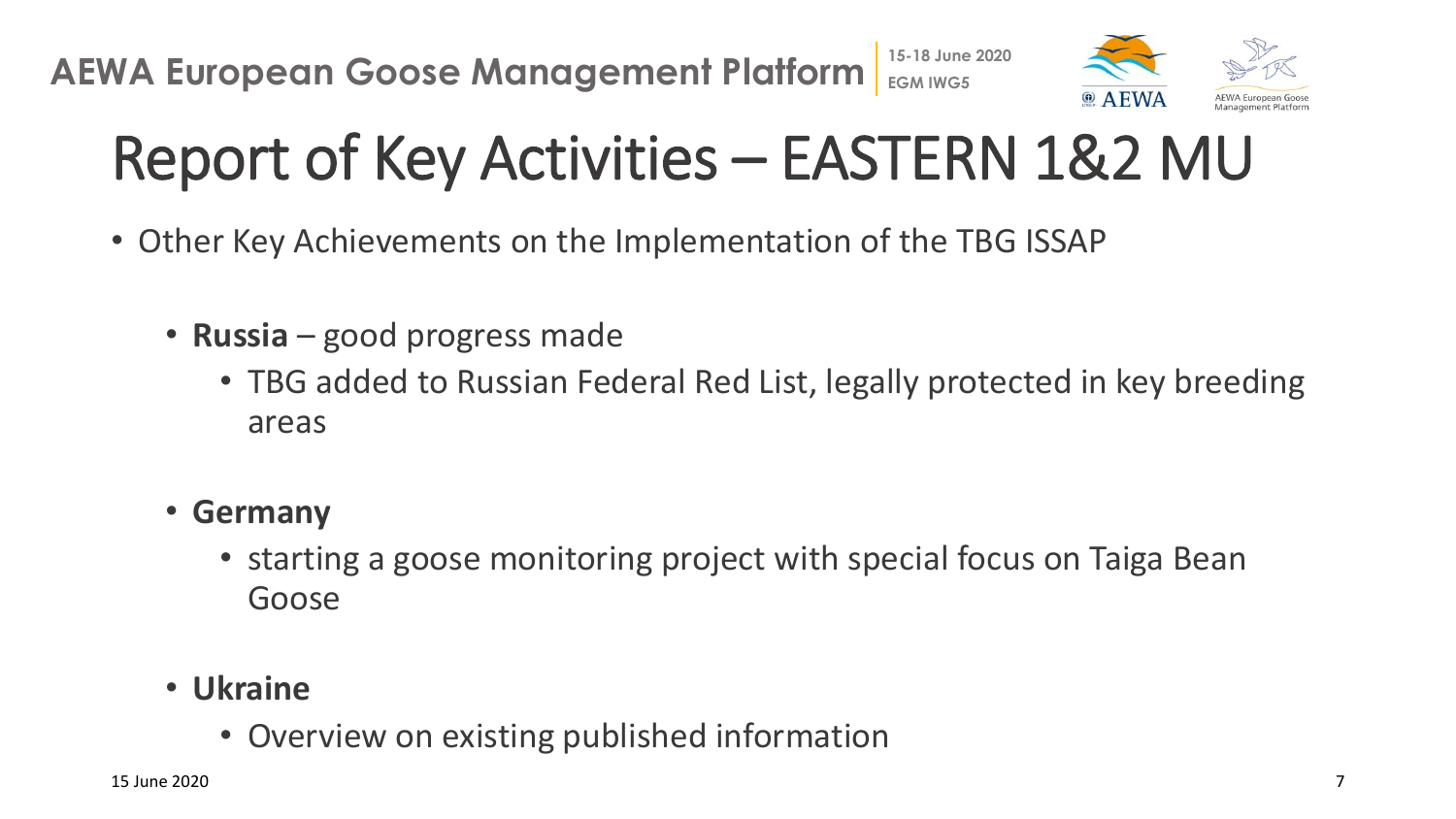## Report of Key Activities - Other Tasks

- Action 1: Guidelines (brochure) for separation of Tundra and Taiga Bean Goose
	- Done! 4 language versions
- Action 2: Collection of datasets (pictures, DNA etc.) on sub-species
	- ~1200 bean goose heads collected for DNA analysis



**Identification of Tundra and Taiga Bean Goose** 

The Taiga Bean Goose (Anser fabalis fabalis) and Tundra Bean Goose (Anser fabalis rossicus) are difficult to separate in the field, and some individuals will always be impossible to assign to subspecies based on visual characteristics alone.

Separation between subspecies is mainly based on the colouration and shape of the head and bill. Good views of foraging or resting flocks and inspection of shot birds will usually allow for subspecies identification. In field conditions the bill of Taiga Bean Goose usually looks rather orange-yellow and low-lined, and the head-bill combination thus long and lowlined

The head of Tundra Bean Goose looks rounder and darker than the neck, while the bill looks dark and heavy. In field counts the longer neck and more elegant characteristics of Taiga Bean Goose are also good to look for.



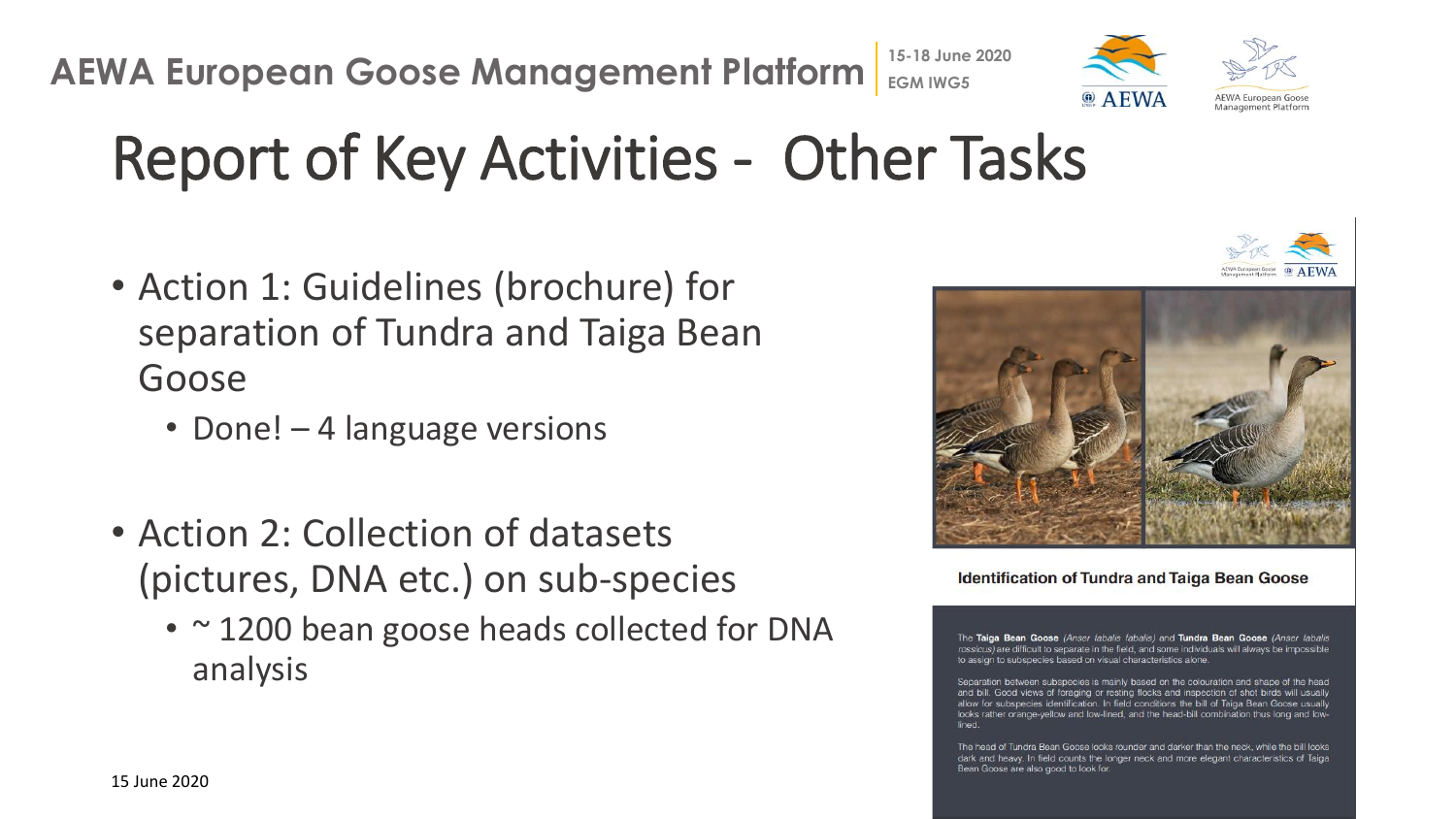

# Workplan for the Implementation of non-AHM Related Actions (2020/2022) in the Range States

• The EGM IWG3 agreed on the extension of the period of the workplan for the implementation of non-AHM related actions of the AEWA Taiga Bean Goose ISSAP from 2017- 2018 until 2020.

- The TBG TF prepared a new workplan from 2020 until 2022.
- The new workplan focused on activities which are foreseen as realistic to achieve or make progress on within the next two years.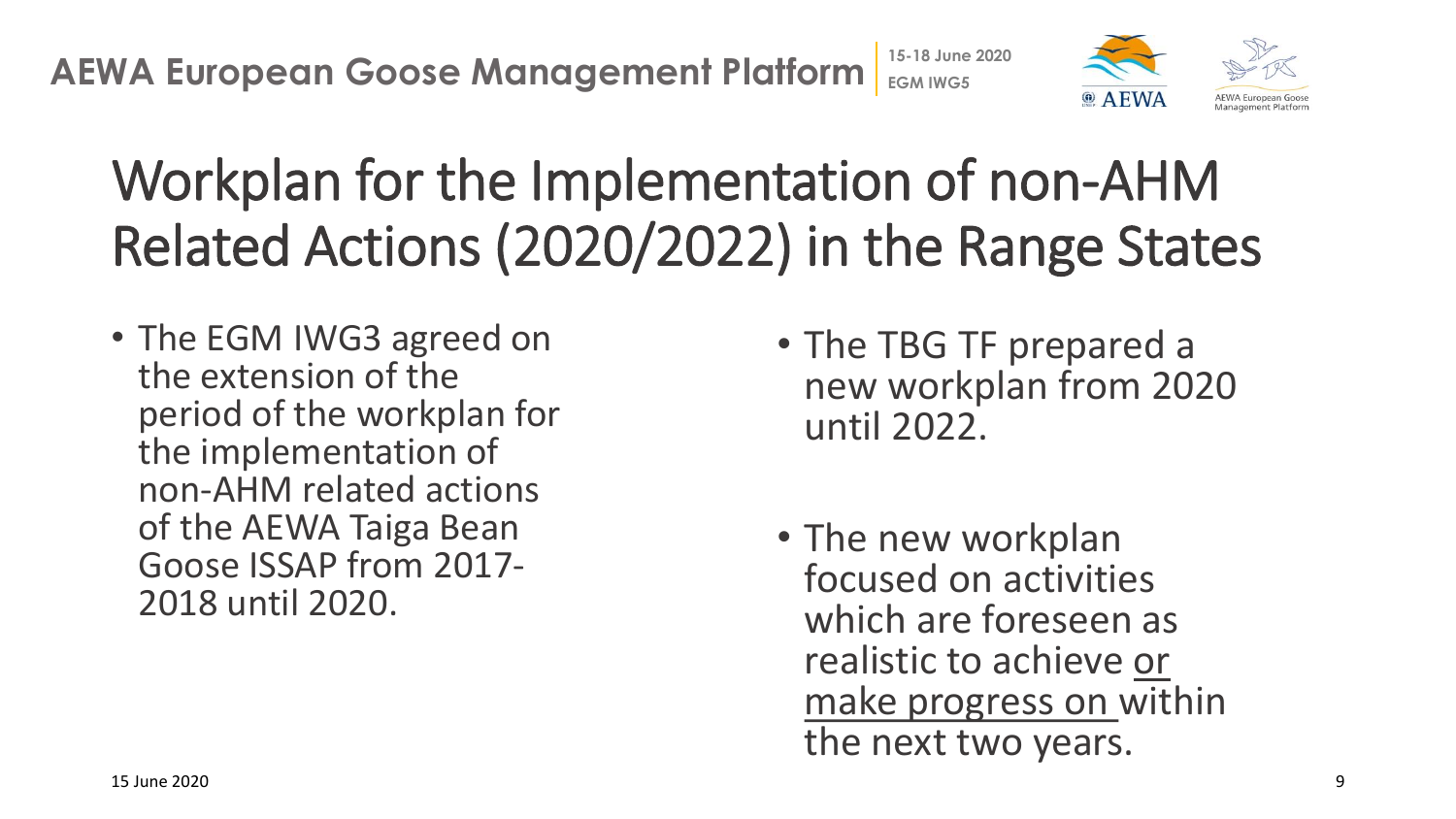

# Summary of non-AHM workplan for the Range States

- Establish coordinated Taiga Bean Goose counts in Eastern 1 Management Unit, especially in Poland
- Increase the number of GPS-tagged and neck-collared Taiga Bean Geese
- Strengthen the harvest bag recording;
- Organise a campaign to raise skills and awareness of the goose hunters;
- Establish a national working group, if relevant, and develop a national prioritised 5-year work plan for coordinated implementation of actions relevant for the Range State.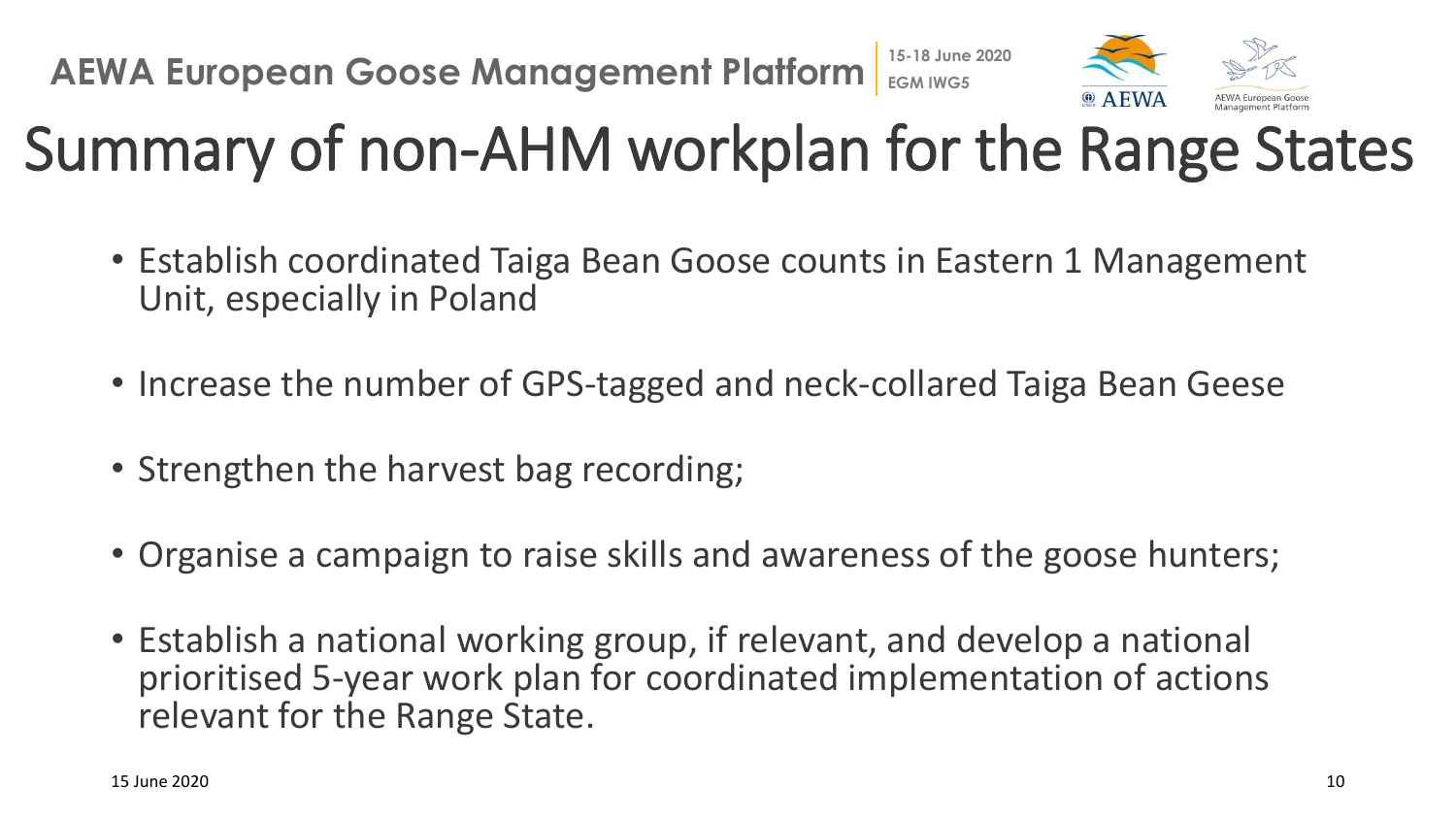

#### Recommendations of the TBG TF for non-AHM Activities

- Adoption of the non-AHM workplan for 2020/2022
- Continuation of at least October and March counts in the Central MU beyond 2021
- Nominate experts to the TBG TF:
	- Estonia, Latvia, Lithuania, Belarus, Poland and Germany
	- A person from Eastern 1 Management Unit Range State could take the lead on the coordination of the monitoring framework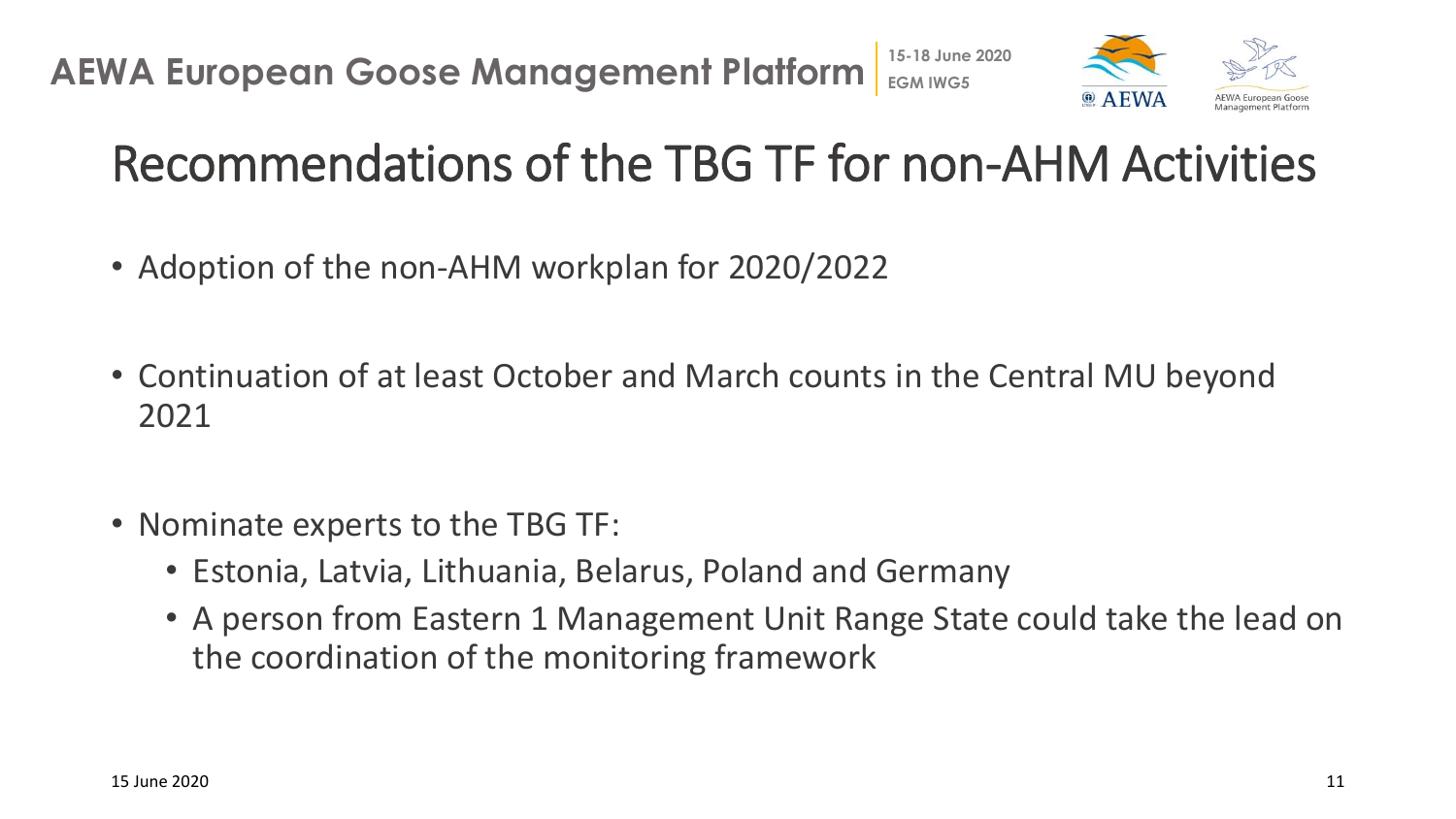#### **AEREAN COORDING STATE OF ADAPTIVE HARVE** Proposed decisions for Adaptive Harvest Management

|                                                                                                                                                                     | <b>Population size</b><br>assessment                               | <b>Anniversary date of</b><br>population model          | <b>Harvest model</b>                                | <b>Harvest strategy</b>                                                                                                                                            |
|---------------------------------------------------------------------------------------------------------------------------------------------------------------------|--------------------------------------------------------------------|---------------------------------------------------------|-----------------------------------------------------|--------------------------------------------------------------------------------------------------------------------------------------------------------------------|
| <b>Status Quo, initial step</b><br>towards true AHM                                                                                                                 | January count estimate                                             | January                                                 | <b>Interim Harvest Model</b>                        | 3% Adult harvest to enable<br>population recovery while<br>allowing limited recreational<br>harvest                                                                |
| <b>Progress development on</b><br><b>2020. TBG TF</b><br><b>Recommendation.</b>                                                                                     | Decision to use the<br><b>Integrated Population</b><br>Model (IPM) | Decision to use the<br><b>March anniversary</b><br>date | Decision to use the Interim<br><b>Harvest Model</b> | <b>Decision on</b><br><b>Harvest scenario</b><br>expected to result population<br>size of around 70 000 birds<br><b>TBG Harvest Assessment</b><br>AEWA/EGMIWG/5.11 |
| Long-term Goal, true AHM<br>framework, enabling the<br>reduction of uncertainties<br>through iterative modelling,<br>decision making, monitoring<br>and assessment. | <b>Integrated Population</b><br>Model (IPM)                        | March                                                   | <b>Dynamic Harvest Model</b>                        | Further decision to be made on<br>the trade-offs between<br><b>Population and Harvest</b><br>objectives                                                            |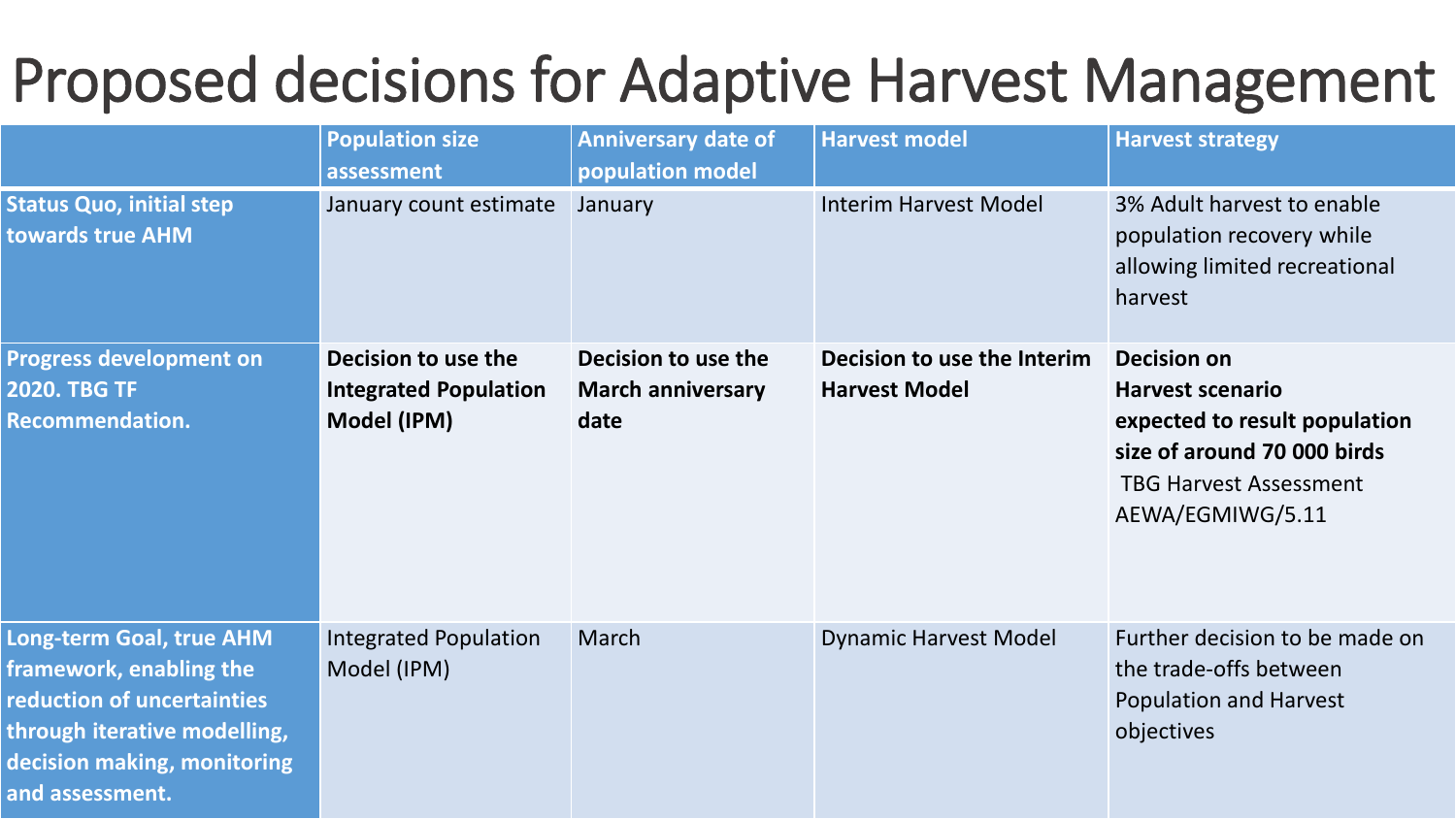

# TBG TF Workplan for 2020/2021

- The Taiga Bean Goose Task Force foresees to continue active working to support the implementation of the
	- ISSAP
	- non-AHM workplan
	- recommended activities.
- 6 meetings is planned for the period between IWG5 and IWG6
	- To keep things moving